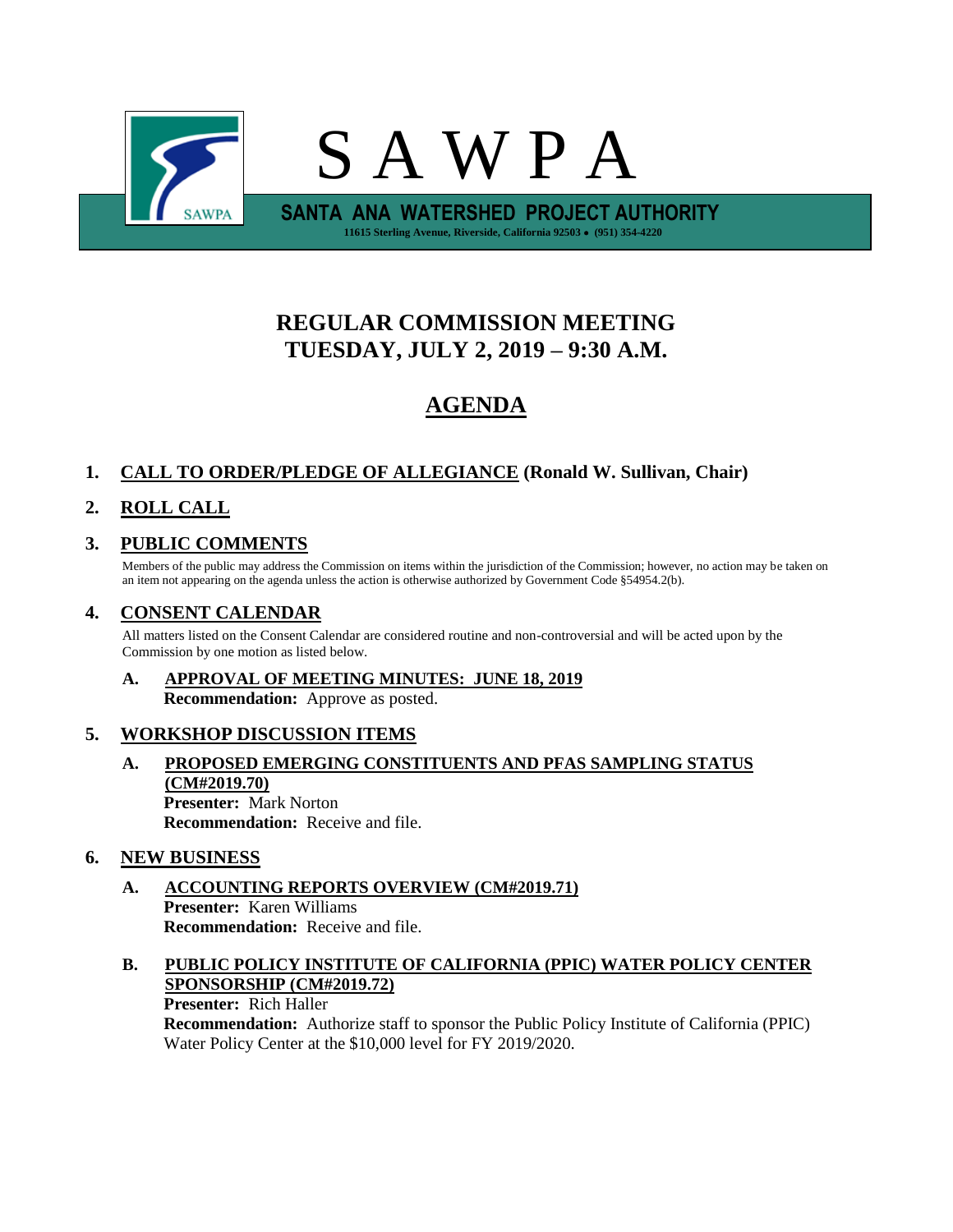#### **C. STATUS UPDATE | REQUEST FOR QUALIFICATIONS (RFQ) FOR LEGAL SERVICES Presenter:** Rich Haller **Recommendation:** Receive and file.

### **7. INFORMATIONAL REPORTS**

**Recommendation:** Receive for information.

**A. AUDIT COMMUNICATION LETTER FOR FYE JUNE 30, 2019 – TEAMAN, RAMIREZ & SMITH, INC. Presenter:** Karen Williams

#### **B. CHAIR'S COMMENTS/REPORT**

**C. COMMISSIONERS' COMMENTS**

#### **D. COMMISSIONERS' REQUEST FOR FUTURE AGENDA ITEMS**

#### **8. CLOSED SESSION**

There were no Closed Session items anticipated at the time of the posting of this agenda.

### **9. ADJOURNMENT**

Americans with Disabilities Act: If you require any special disability related accommodations to participate in this meeting, call (951) 354-4230 or email kberry@sawpa.org. 48-hour notification prior to the meeting will enable staff to make reasonable arrangements to ensure accessibility for this meeting. Requests should specify the nature of the disability and the type of accommodation requested.

Materials related to an item on this agenda submitted to the Commission after distribution of the agenda packet are available for public inspection during normal business hours at the SAWPA office, 11615 Sterling Avenue, Riverside, and available a[t www.sawpa.org,](http://www.sawpa.org/) subject to staff's ability to post documents prior to the meeting.

#### **Declaration of Posting**

I, Kelly Berry, Clerk of the Board of the Santa Ana Watershed Project Authority declare that on Wednesday, June 26, 2019, a copy of this agenda has been uploaded to the SAWPA website at [www.sawpa.org](http://www.sawpa.org/) and posted at the SAWPA office, 11615 Sterling Avenue, Riverside, California.

/s/

Kelly Berry, CMC

\_\_\_\_\_\_\_\_\_\_\_\_\_\_\_\_\_\_\_\_\_\_\_\_\_\_\_\_\_\_\_\_\_\_\_\_\_\_\_